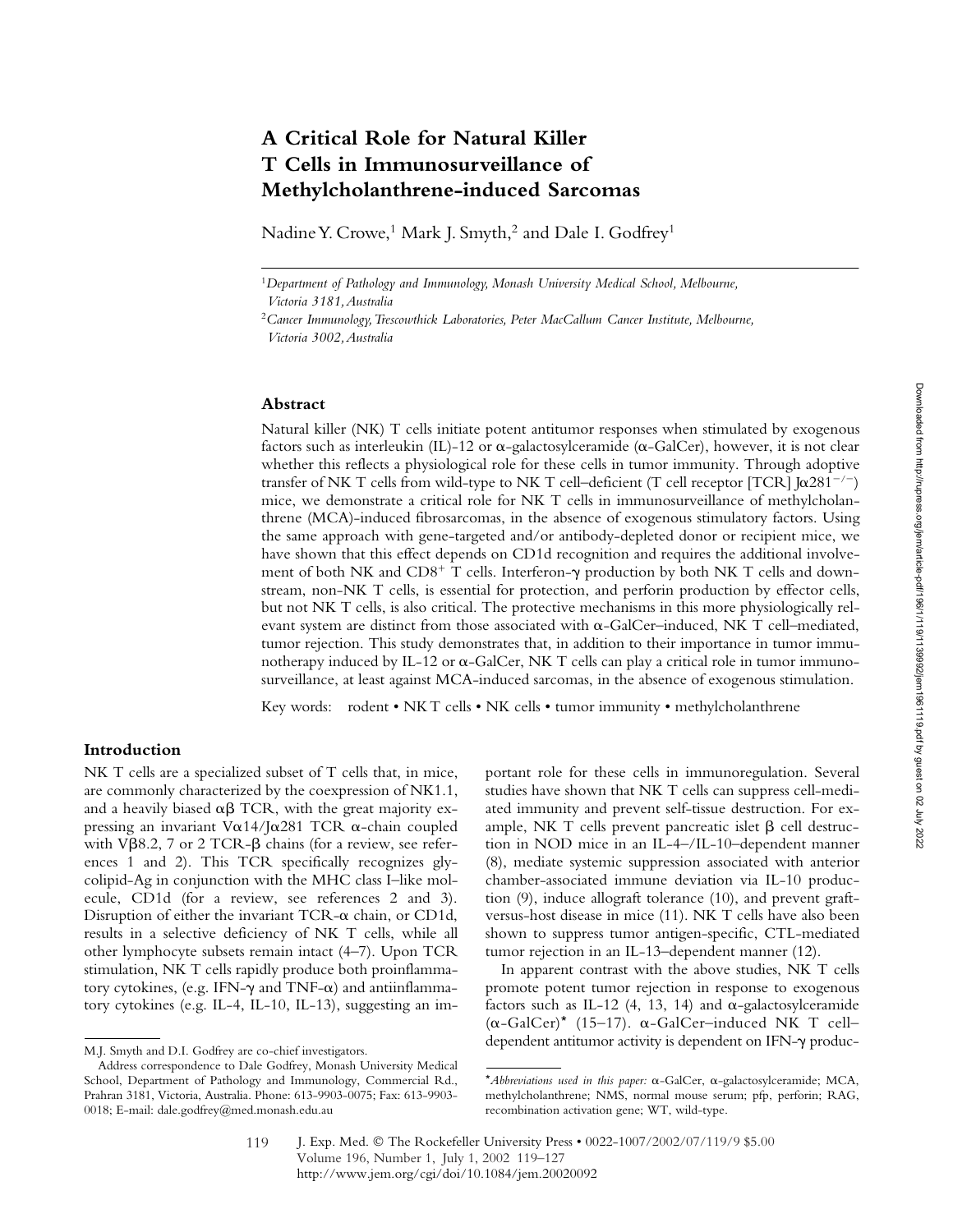tion, and requires NK cells, (18–20), while the role for  $CD8<sup>+</sup>$  T cells is controversial (19, 20). Despite the clear ability of NK T cells to initiate potent antitumor responses in response to exogenous immunotherapeutic stimuli, whether this represents a physiological role for NK T cells in tumor rejection remains unclear, with two recent studies suggesting an opposing role for NK T cells in tumor immunity. Terabe et al. (12) reported that NK T cells were responsible for incomplete tumor regression by IL-13–mediated inhibition of tumor-specific CTL, suggesting that NK T cells may normally inhibit tumor immunity, perhaps reflecting their immunosuppressive role in autoimmune disease. In contrast, we previously reported that NK T cell– deficient (TCR J $\alpha$ 281<sup>-/-</sup>) mice were more susceptible to methylcholanthrene (MCA)-induced fibrosarcoma, suggesting an aggressive role for NK T cells in preventing growth of these tumors (21). A disadvantage of the latter study was that it provided little insight into the role of NK T cells and NK T cell–derived factors in this model. It was not clear if NK T cells were directly killing the tumor in a perforin (pfp)-dependent fashion, as suggested by our in vitro studies, (21) or if they were acting indirectly via the production of factors which lead to the activation of downstream effectors such as NK cells as has been demonstrated in  $\alpha$ -GalCer– induced systems (18–20). It was also unknown whether the NK T cell response, in the absence of  $\alpha$ -GalCer, was dependent on an interaction between TCR and CD1d, which might suggest recognition of tumor-derived glycolipid antigen. In this study, using adoptive transfer of NK T cells from wild-type (WT) or various gene-targeted mice, we demonstrate unequivocally that NK T cells can play a critical role in immunosurveillance of MCA-induced fibrosarcomas, and reveal the mechanisms behind this process.

### **Materials and Methods**

*Mice.* Inbred C57BL/6 WT mice were purchased from The Walter and Eliza Hall Institute of Medical Research, Melbourne, Australia, and Clear Japan, Inc. The following gene-targeted mice were bred at the Peter MacCallum Cancer Institute: C57BL/6- TCRJ $\alpha$ 281-deficient (J $\alpha$ 281<sup>-/-</sup>) (provided by M. Taniguchi, Chiba University Graduate School of Medicine, Chiba, Japan and backcrossed to C57BL/6 for nine generations) (4); C57BL/6 pfpdeficient (pfp<sup>-/-</sup>) (from G. Karupiah, John Curtin School of Medical Research, Canberra, Australia and derived from C57BL/ 6 ES cells) (22); C57BL/6 IFN- $\gamma$  deficient (IFN- $\gamma^{-/-}$ ; from Genentech, Inc. and backcrossed to C57BL/6 for 10 generations) (23); C57BL/6 CD1d deficient (CD1d<sup>-/-</sup>; provided by L. van Kaer, Vanderbilt University School of Medicine, Nashville, TN and backcrossed to C57BL/6 for 10 generations) (6); and C57BL/6 recombination activation gene (RAG)-1 deficient (RAG-1<sup>-/-</sup>; from L. Corcoran, The Walter and Eliza Hall Institute of Medical Research, Melbourne, Australia and backcrossed to C57BL/6 for 10 generations). Mice of 6–14 wk of age were used in all experiments that were performed according to animal experimental ethics committee guidelines.

*Isolation of Liver Lymphocyte Subsets.* Lymphocytes were isolated from the liver as described previously (24). To avoid nonspecific binding of antibodies to  $FcR-\gamma$ , cells were preincubated with anti–mouse CD16/32 (2.4G2) mAb (grown in-house) be-

fore staining with FITC-conjugated anti- $\alpha\beta$  TCR (clone H57-597) and PE-conjugated anti-NK1.1 (clone PK-136). All flow cytometry reagents were purchased from BD PharMingen, unless otherwise indicated. Cells were gated and sorted as described previously (24). After washing twice with PBS, the stained cells were analyzed on a FACStarPLUSTM (Becton Dickinson) and the data processed by the CELLQuest™ program (Becton Dickinson).

*Tumor Models In Vivo.* MCA-1, -3, -4 and CD1.1 were derived from J $\alpha$ 281<sup>-/-</sup> and CD1d<sup>-/-</sup> mice, respectively, injected with  $100 \mu$ g MCA. B16F10 mouse melanoma and MCA-induced sarcoma cell lines were maintained as described previously (20, 21). For growth of MCA-induced sarcoma lines, groups of WT and gene targeted and/or Ab-depleted mice were injected subcutaneously (right hind leg) with 10<sup>5</sup> sarcoma cells. On the same day, some mice received liver lymphocytes from WT or gene-targeted mice or FACS®-purified liver lymphocyte populations from WT mice, or 2% normal mouse serum (NMS) in PBS (2% NMS.PBS) via intravenous adoptive transfer. In the delayed transfer experiments, some mice received liver lymphocytes 7 d after tumor inoculation. All mice were observed every other day and tumor growth was measured with a caliper square as the product of two diameters. Results were recorded as the mean tumor size (cm<sup>2</sup>)  $\pm$  SEM. Significant difference in the number of mice which remained susceptible to tumor development compared with PBS-treated J $\alpha$ 281<sup>-/-</sup> groups was determined using a Fisher's exact test ( $^{\star}P \le 0.05$ ;  $^{\star\star}P \le 0.01$ ). Significant difference in tumor growth rate, compared with PBS-treated control groups, was determined using a Mann-Whitney U test  $(n \ge 4)$ . In the B16F10 subcutaneous growth model, groups of WT mice were injected subcutaneously (hind leg) with  $10<sup>5</sup> MCA-1$  cells, and varying doses of B16F10 were injected subcutaneously within the same region at a distinct site. All mice were observed every other day and B16F10 subcutaneous tumor growth was measured with a caliper square as the product of two diameters. Results were recorded as the mean tumor size (cm<sup>2</sup>)  $\pm$  SEM.

*AsialoGM1 and CD8 Depletion.* NK cells were specifically depleted in J $\alpha$ 281<sup>-/-</sup> mice after intraperitoneal injection of 20  $\mu$ g rabbit antiasialoGM1 Ab (Wako Chemicals) on days -1, 0, and 7 (day 0 being day of tumor inoculation) as described previously (25).  $CD8<sup>+</sup>$  cells were specifically depleted using anti-CD8-depleting Ab (clone 53–6.7) (grown in-house) using the same approach.

# **Results**

*NK T Cell–deficient Mice Are Susceptible To Sarcoma Growth.* We have previously shown that NK T cell–deficient, TCR J $\alpha$ 281<sup>-/-</sup>, mice (Fig. 1 A) are more susceptible to MCA-induced fibrosarcomas and a fibrosarcoma line (MCA-1) when compared with WT mice, suggesting an important role for NK T cells in preventing the growth of these tumors (21). This phenotype can be demonstrated using several distinct fibrosarcoma lines (Fig. 1 B), including some that were generated from MCA-treated  $CD1d^{-/-}$ mice. These data are consistent with previous observations that sarcomas derived from  $RAG-2^{-/-}$  mice grow preferentially in RAG-2<sup>-/-</sup> mice over syngenic WT mice (26).

 $A$ doptive Transfer of NK T Cells into J $\alpha$ 281<sup>-/-</sup> Mice Re*stores Protection Against MCA-1 Sarcoma.* As the most obvious difference between WT and J $\alpha$ 281<sup>-/-</sup> mice is the presence of CD1d-restricted NK T cells (Fig. 1 A) (4, 27,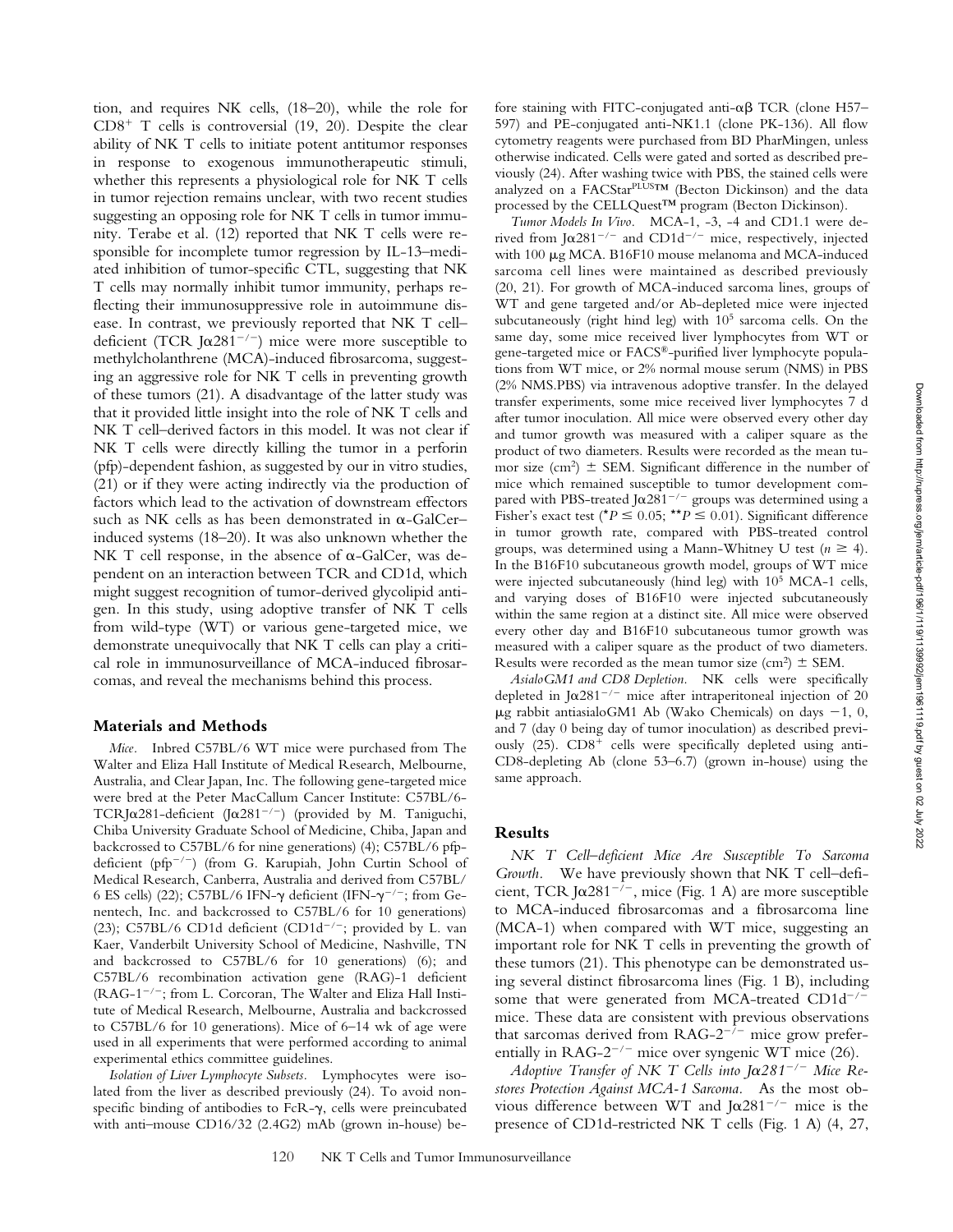

Figure 1. NK T cell–deficient  $(\int \alpha 281^{-/-})$  mice are more susceptible to growth of MCA-induced sarcoma lines. (A) Liver lymphocytes were isolated from WT and J $\alpha$ 281<sup>-/-</sup> mice and labeled with CD1/ $\alpha$ -GalCer tetramer and mAb specific for  $\alpha\beta$  TCR to identify NK T cells. (B) Groups of WT and J $\alpha$ 281 $^{-/-}$  mice were injected subcutaneously (hind flank) with 10 $^5$  MCA-1, -3, -4 or CD1.1 sarcoma cell lines. Results were recorded every other day as the mean tumor size (in cm<sup>2</sup>)  $\pm$  SEM. Three mice per group were used. Significant difference from the PBS-treated Joc281<sup>-/-</sup> group was determined using a Mann-Whitney U test when  $n \geq 4$ .  $*P \leq 0.05$ .

28), we sought to restore protection in  $J\alpha 281^{-/-}$  recipients treated with MCA-1 sarcoma by adoptive transfer of NK T cells. In initial experiments, total liver lymphocytes were transferred, since NK T cells are highly abundant within this population of cells, and we could avoid using mAb to engage cell surface molecules for purification. Over 80% of MCA-1-injected J $\alpha$ 281<sup>-/-</sup> mice treated with WT liver lymphocytes were able to completely inhibit the growth of MCA-1 (Fig. 2 A), while the rest had significantly smaller tumors (approximately one-fifth the size, measured in cm<sup>2</sup>;  $P \leq 0.01$ ) than PBS-injected controls (unpublished data). This was similar to the tumor incidence observed in WT mice, the majority of which remained tumor free. An additional control group of MCA-1-injected J $\alpha$ 281<sup>-/-</sup> mice were treated with J $\alpha$ 281<sup>-/-</sup>-derived liver lymphocytes, which have all populations except NK T cells. These mice remained susceptible to tumor growth and were indistinguishable from PBS-injected controls. Protection was also achieved when transferring WT liver lymphocytes into TCRJ $\alpha$ 281<sup>-/-</sup> mice that had been inoculated with either MCA-3 or MCA-4 tumor cells (unpublished data). This data strongly suggested that inhibition of growth was due to the transfer of CD1d-restricted NK T cells present among the WT liver lymphocytes.

Having established that liver lymphocytes, probably NK T cells, could protect in this system in the absence of cell surface molecule engagement by mAb, we sought to formally define which liver lymphocyte subset was responsible for protection. NK1.1<sup>+</sup>  $\alpha\beta$  TCR<sup>+</sup> (NK T cells),  $NK1.1^{-} \alpha \beta$  TCR<sup>+</sup> (T cells), and NK1.1<sup>+</sup> $\alpha\beta$  TCR<sup>-</sup> (NK cells) were purified by FACS® and adoptively transferred intravenously into MCA-1–injected J $\alpha$ 281<sup>-/-</sup> mice (Fig. 2 B). Mice that received NK T cells (2.5  $\times$  10<sup>5</sup>) were able to inhibit the growth of MCA-1, while those receiving the



Figure 2. Adoptive transfer of NK T cells protects  $J\alpha 281^{-/-}$  mice against MCA-1 tumor growth. Groups of WT and J $\alpha$ 281<sup>-/-</sup> mice were inoculated subcutaneously (hind flank) with 105 MCA-1 cells. (A) Subgroups of  $J\alpha 281^{-/-}$  mice then received between 1 and 3  $\times$  10<sup>6</sup> WT or  $3 \times 10^6$  J $\alpha$ 281<sup>-/-</sup> liver lymphocytes, 200 µL 2% NMS.PBS, or (B) 2.5  $\times$ 10<sup>5</sup> purified NK1.1<sup>+</sup>αβ TCR<sup>+</sup> (NK T),  $NK1.1^+\alpha\beta$  TCR<sup>-</sup> (NK), NK1.1<sup>-</sup>  $\alpha\beta$ TCR<sup>+</sup> (T) cells, or 200  $\mu$ L 2% NMS.PBS, via intravenous adoptive

transfer. NK T cells typically constituted between 30–35% of WT liver lymphocytes, and sorted populations were at least 97, 93, and 94% pure, respectively. Results represent pooled data from 10 (A) or 4 (B) independent experiments (with exception of Joa281<sup>-/-</sup> liver lymphocytes [A] and purified NK cell [B] transfers from one experiment only, and purified T cell transfers [B] from two experiments). Between three and six mice per group per experiment were used. Total number of mice in each group that developed tumors is shown in parentheses. Significant difference from the PBS-treated  $J\alpha$ 281<sup>-/-</sup> groups was determined using a Fisher's exact test.  $^{\star}P \le 0.05;$   $^{\star\star}P \le 0.01$ .

121 Crowe et al.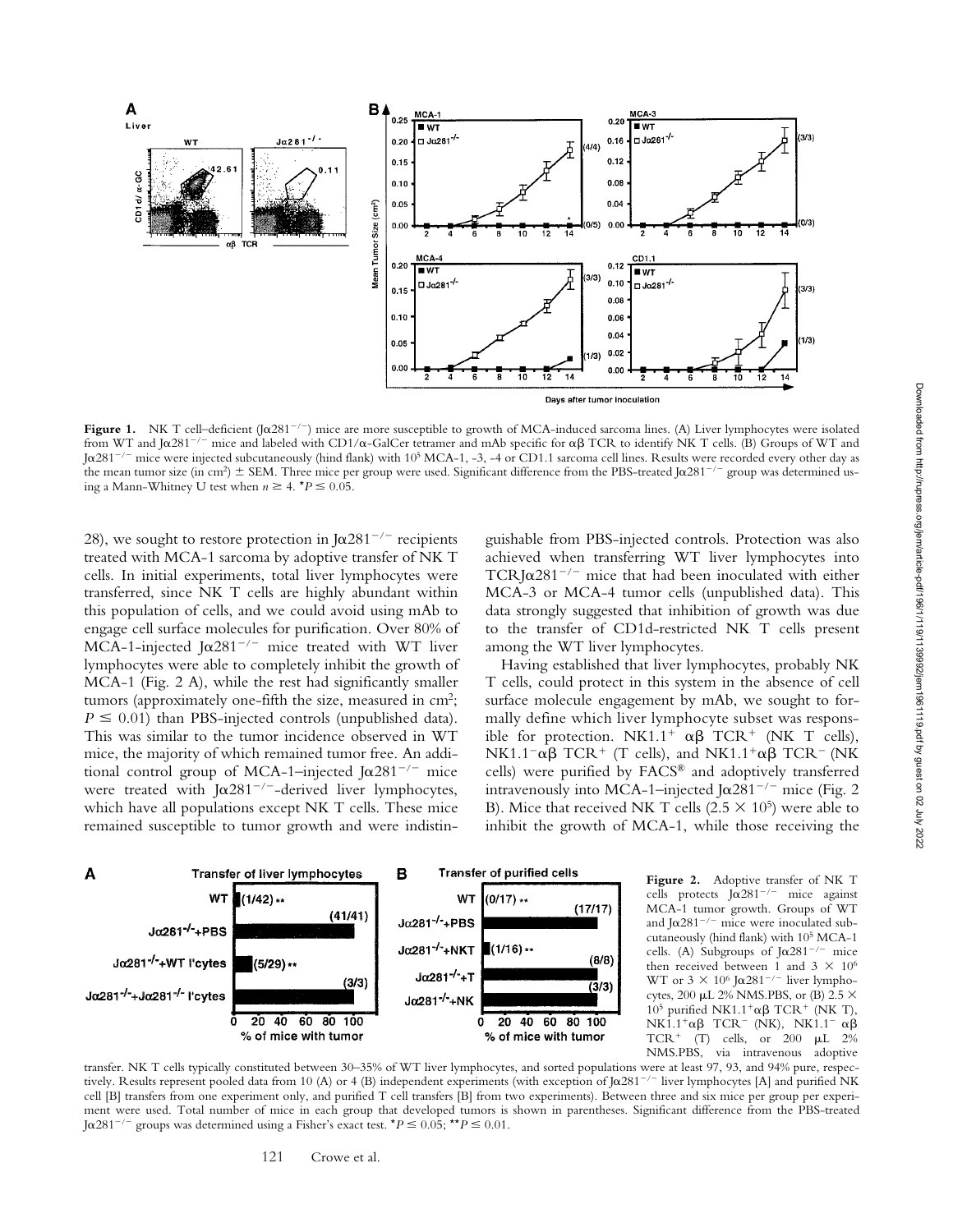same number of T cells or NK cells could not, specifically defining NK T cells as the population responsible for restoring protection.

*Dose Response for NK T Cell–mediated Protection Against MCA-1.* To determine the threshold number of NK T cells required to restore protection, several liver lymphocyte doses  $(3 \times 10^6, 10^6, 0.33 \times 10^6, \text{ and } 0.11 \times 10^6)$  (Fig. 3 A), and purified NK T cell doses  $(2.5 \times 10^5, 10^5, \text{ and})$  $5 \times 10^4$ ) (Fig. 3 B) were tested. Inhibition of tumor growth was clearly dose–dependent, with 106 liver lymphocytes ( $\sim$ 3.0  $\times$  10<sup>5</sup> NK T cells) and 2.5  $\times$  10<sup>5</sup> purified NK T cells required for optimal prevention of tumor growth. As the total number of NK T cells in the protective dose of liver lymphocytes was very similar to that of purified NK T cells, it was unlikely that mAb-binding altered the functional status of transferred NK T cells. Although lower doses of NK T cells failed to completely prevent tumor growth, partial protection was observed with smaller and slower growing tumors corresponding to the number of NK T cells injected.

*Factors that Are Critical for NK T Cell–mediated Protection.* Having established that transfer of NK T cells effectively protected J $\alpha$ 281<sup>-/-</sup> mice from tumor growth, we sought to determine which NK T cell molecules were mediating this protection. When liver lymphocytes from IFN-  $\gamma^{-/-}$  mice were used as a source of NK T cells, they were unable to prevent tumor growth (Fig. 4 A), despite the



Figure 3. Dose response for NK T cell–mediated protection against MCA-1. Groups of WT and J $\alpha$ 281<sup>-/-</sup> mice were injected subcutaneously (hind flank) with  $10^5$  MCA-1 cells. (A) Subgroups of J $\alpha$ 281<sup>-/-</sup> mice then received either  $3 \times 10^6$ ,  $10^6$ ,  $0.33 \times 10^6$ ,  $0.11 \times 10^6$  liver lymphocytes or 200 µL 2% NMS.PBS or (B) 2.5  $\times$  10<sup>5</sup>, 10<sup>5</sup>, 5  $\times$  10<sup>4</sup> purified  $NK1.1^+ \alpha \beta$  TCR<sup>+</sup> (NK T) cells or 200  $\mu$ L 2% NMS.PBS, via intravenous adoptive transfer. NK T cells constituted 31% of the liver lymphocyte population and sorted NK T cells were enriched to 98%. Results were recorded as the mean tumor size (cm<sup>2</sup>)  $\pm$  SEM. Between three and five mice per group were used. Significant difference from the PBStreated J $\alpha$ 281<sup>-/-</sup> groups was determined using a Mann-Whitney U test when  $n \geq 4$ .  $*P \leq 0.05$ .

ability of endogenous cells in these J $\alpha$ 281<sup>-/-</sup> recipients to produce IFN- $\gamma$ , indicating an essential role for NK T cellderived IFN- $\gamma$ . In contrast, pfp<sup>-/-</sup> liver lymphocytes retained the ability to inhibit tumor growth, indicating that direct, pfp-dependent, tumor lysis by NK T cells was not an essential mechanism in this model.

As it was unlikely that NK T cells were acting alone, we further investigated what other cells and/or molecules were important downstream of, or in conjunction with, NK T cell activation. Purified WT NK T cells were transferred into various gene-targeted and/or mAb-depleted mice (Fig. 4 B i–vii). Similar to  $J\alpha 281^{-/-}$  mice (Fig. 4 B i),  $CD1d^{-/-}$  mice were susceptible to MCA-1 growth (Fig. 4) B ii). However, in contrast to J $\alpha$ 281<sup>-/-</sup> recipients, NK T cell transfer failed to prevent tumor growth in  $CD1d^{-/-}$ mice (Fig. 4 B ii), indicating that CD1d expression by cells other than the tumor, such as APCs, was critical for NK T cell–mediated immunosurveillance. CD1d expression by the tumor itself was not essential; MCA-1 is close to, if not completely, negative for CD1d expression (unpublished data) and, as shown above, a CD1d<sup> $-/-$ </sup> tumor line grew in J $\alpha$ 281<sup>-/-</sup> but not WT mice (Fig. 1 B).

IFN- $\gamma$ <sup>-/-</sup> recipients were also susceptible to MCA-1 growth, and transfer of (IFN- $\gamma$  sufficient) WT NK T cells did not restore complete protection (Fig. 4 B ii), although growth was slower when compared with PBS-injected IFN- $\gamma^{-/-}$  mice. It is possible that transferred WT NK T cells may provide sufficient IFN- $\gamma$  to confer initial protection, however, IFN- $\gamma$  production by downstream non-NK T cells is clearly critical for effective eradication of the tumor. Pfp-deficient recipients were susceptible to MCA-1 growth (Fig. 4 B iv), and WT NK T cells were unable to protect in these mice, although again, the tumor grew at a slower rate when these cells were transferred. This indicated that, although NK T cell–derived pfp was not critical (Fig. 4 A), pfp-expressing NK T cells may be partially effective at controlling this tumor. However, pfp production by other cells, possibly NK or T cells, is clearly important for efficient NK T cell–mediated tumor immunosurveillance (Fig. 4 B iv). It was also noteworthy that both PBStreated IFN- $\gamma^{-/-}$  and pfp<sup>-/-</sup> mice had smaller and slower growing tumors when compared with PBS-injected J $\alpha$ 281<sup>-/-</sup> mice (Fig. 4 B i, iii, and iv;  $P \le 0.01$  and  $P \le$ 0.05, respectively). This suggests that NK T cells present within IFN- $\gamma^{-/-}$  and pfp<sup>-/-</sup> mice may still be able to use other, IFN- $\gamma$ /pfp-independent, pathways/mechanisms to protect against MCA-1 tumor growth, although clearly, NK T cell-derived and non-NK T cell-derived IFN- $\gamma$ , and pfp-expression by downstream effector cells appear to be critical in providing optimal protection against this tumor. Transfer of NK T cells into MCA-1–injected, NK or CD8-depleted J $\alpha$ 281<sup>-/-</sup> mice, or RAG-1<sup>-/-</sup> mice, revealed that NK,  $CD8<sup>+</sup>$ , and T cells are important for a clear protective response induced by NK T cells (Fig. 4 B v–vii). Tumor growth in PBS-injected, NK, or CD8 depleted J $\alpha$ 281<sup>-/-</sup>, or RAG-1<sup>-/-</sup> mice (Fig. 4 B v-vii) was not significantly different from that of PBS-injected J $\alpha$ 281<sup>-/-</sup> mice.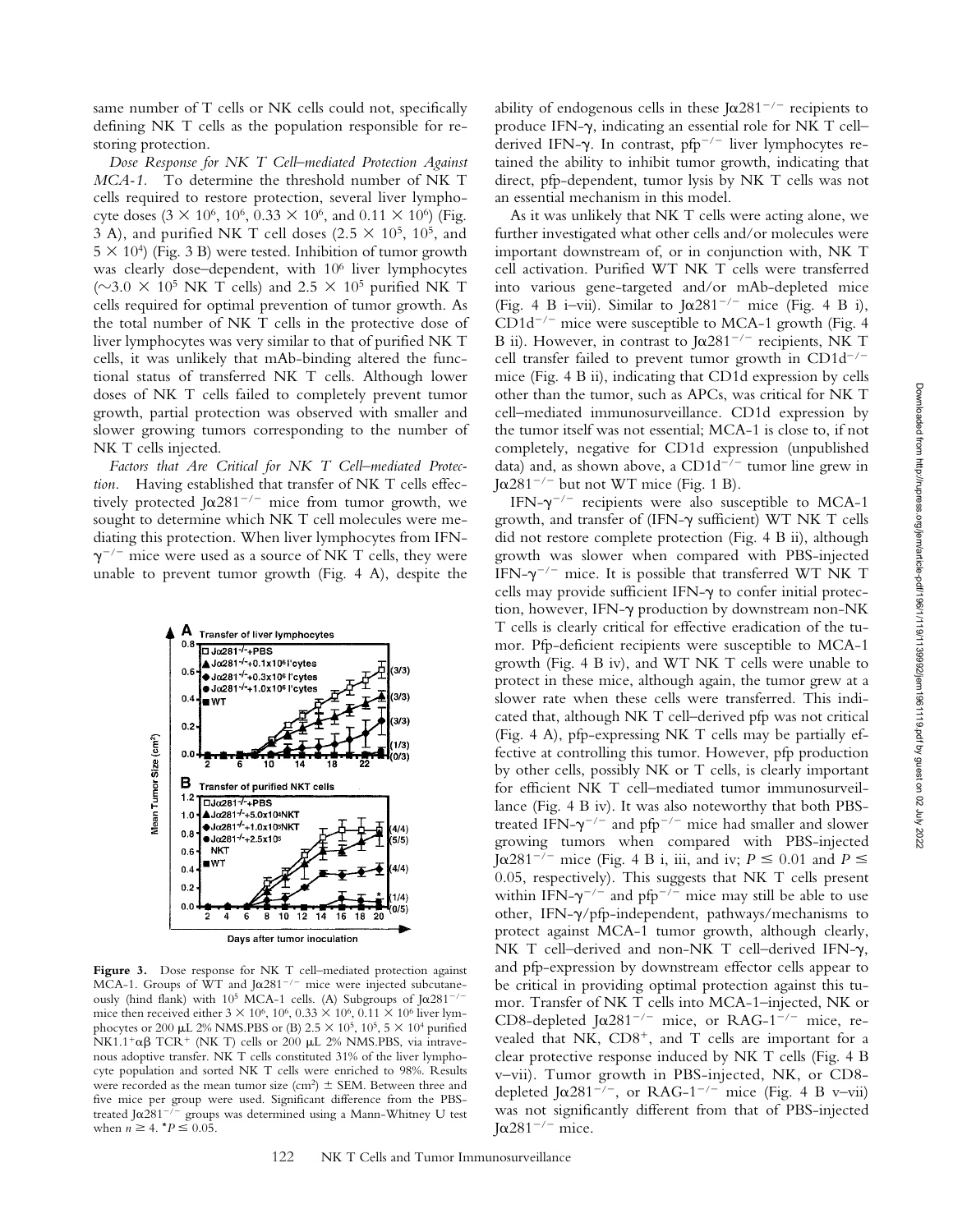

*NK T Cells Are Required Early in the Response Against MCA-1.* To investigate whether NK T cells could also protect against established tumors, J $\alpha$ 281<sup>-/-</sup> mice were treated with WT liver lymphocytes 7 d after MCA-1 injection (Fig. 5). Delayed transfer of WT cells had no effect on tumor growth, indicating that NK T cells are required either earlier in the response, or in significantly greater numbers for effective inhibition of established tumors.

*MCA-1 Does Not Induce α-GalCer–like Activation of NK*  $T$  Cells. We have previously shown that  $\alpha$ -GalCer can activate NK T cells that have been adoptively transferred into B16F10-inoculated NK T cell–deficient mice, to initiate potent tumor rejection (20). To investigate whether MCA-1 tumor activates NK T cells in a manner similar to --GalCer, possibly by providing CD1d-binding glycolipid antigens, WT mice were simultaneously injected with B16F10 and MCA-1. Mice were injected subcutaneously on the hind flank with varying doses of B16F10, and some mice were also injected on the same flank, in an adjacent region, with MCA-1 (Fig. 6). As expected, MCA-1 growth was inhibited, presumably due to the presence of NK T cells, however, this response had no effect on the adjacent growth of B16F10 tumor. Similar results were achieved when B16F10 was injected intravenously into WT mice, some of which were also injected subcutaneous

Figure 4. Factors that are critical for NK T cell-mediated protection. (A) WT or J $\alpha$ 281<sup>-/-</sup> mice were injected subcutaneously (hind flank) with 105 MCA-1 cells. Subgroups of J $\alpha$ 281<sup>-/-</sup> mice were simultaneously treated with either PBS, or  $3 \times 10^5$  NKT cells, as part of a liver lymphocyte population, from either WT, IFN- $\gamma^{-/-}$ , or pfp<sup>-/-</sup> donor mice via intravenous adoptive transfer. Significant difference from the PBS-treated J $\alpha$ 281<sup>-/-</sup> group was determined by a Fisher's exact test.  $^{\star}P \leq 0.05$ ;  $^{\star\star}P \leq 0.01$ . (B) Groups of (i)  $\int \alpha 281^{-/-}$ , (ii) CD1d<sup>-/-</sup>, (iii) IFN- $\gamma^{-/-}$ , (iv) pfp<sup>-/-</sup>, (v) J $\alpha$ 281<sup>-/-</sup> mice treated with depleting antiasGM1 Ab, (vi) J $\alpha$ 281<sup>-/-</sup> mice treated with depleting anti-CD8, and (vii)  $RAG-1^{-/-}$  mice, were injected subcutaneously (hind flank) with 105 MCA-1 cells. One-half of each group of mice were simultaneously injected with 2.5  $\times$ 105 sorted WT NK T cells via intravenous adoptive transfer, while the other half were injected intravenously with 2% NMS.PBS. Sorted NK T cells were always at least 97% pure as determined by FACS®. (B) i, ii, and iii represent pooled data from two independent experiments, iv represents data from one of these experiments, v, vi, and vii represent data from one independent experiment with three to six mice per group per experiment. Significant difference from the PBS-treated control group of each experiment was determined using a Mann-Whitney U test.  $\mathbf{\hat{P}} = 0.05; \mathbf{f} \mathbf{f} \leq 0.01.$ 

with MCA-1 (unpublished data). Since B16F10 growth and metastasis is profoundly inhibited after  $\alpha$ -GalCer treatment of J $\alpha$ 281<sup>-/-</sup> mice (20) that have been injected with WT NK T cells, these data suggest that MCA-1 sarcoma does not activate NK T cells to act in a manner similar to that following  $\alpha$ -GalCer stimulation.



Figure 5. NK T cells are required early in the response against MCA-1. Groups of WT and J $\alpha$ 281<sup>-/-</sup> mice were inoculated subcutaneously (hind flank) with 10<sup>5</sup> MCA-1 cells (d0,  $\Box$ ,  $\triangle$ ,  $\blacksquare$ ). 7 d later, some J $\alpha$ 281<sup>-/-</sup> mice were injected with 106 WT liver lymphocytes via intravenous adoptive transfer  $(\triangle)$ . As a control to show the WT liver lymphocytes (NK T cells) were protective, other J $\alpha$ 281<sup>-/-</sup> mice were inoculated with MCA-1 on the same day as lymphocyte transfer  $(\bullet)$ . NK T cells constituted 27% of the whole liver lymphocyte population as determined by FACS®. Results were recorded as the mean tumor size (in cm<sup>2</sup>)  $\pm$  SEM. Four mice per group were used.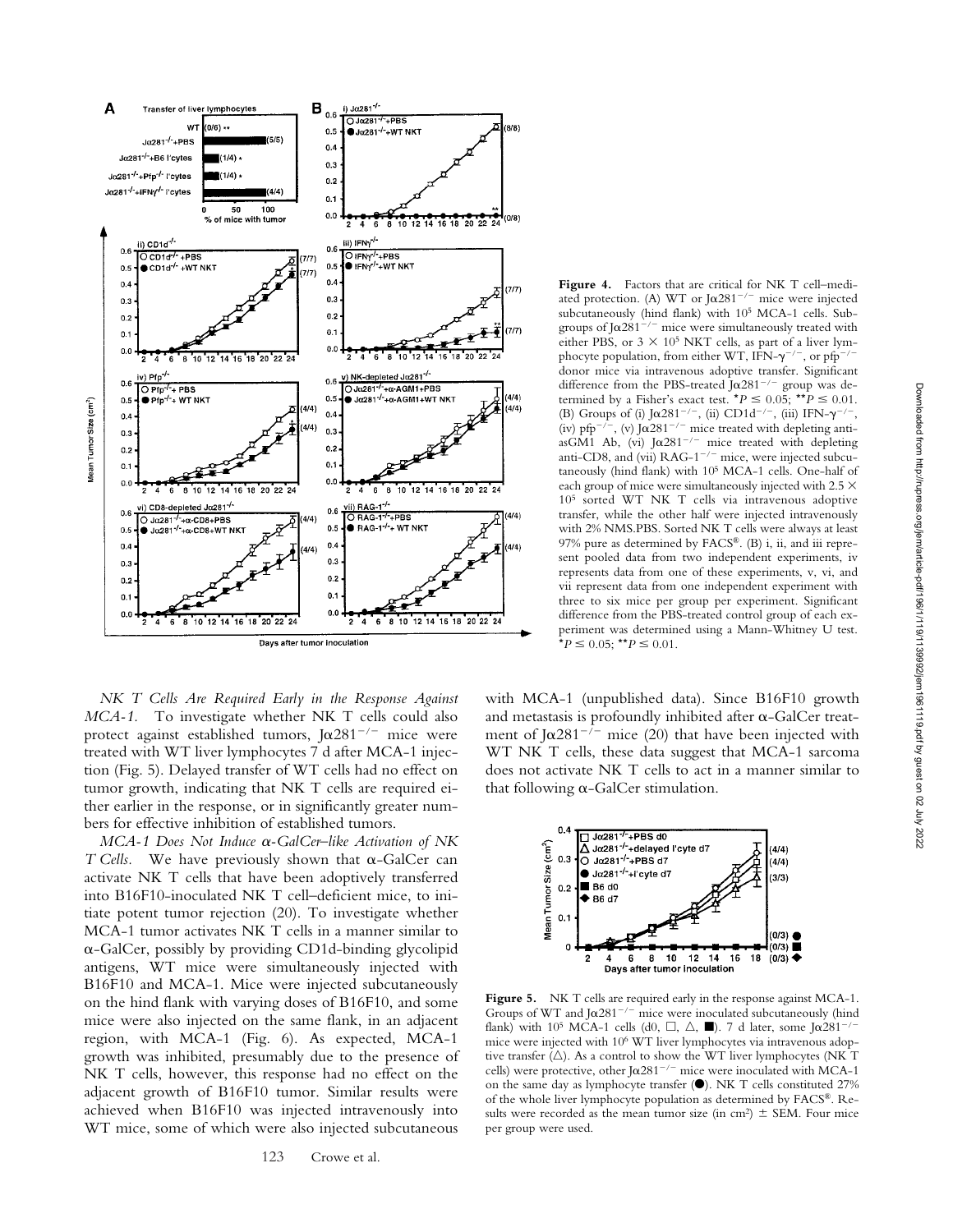Downloaded from http://rupress.org/jem/article-pdf/196/1/119/1139992/jem1961119.pdf by guest on 02 July 2022

Downloaded from http://rupress.org/jem/article-pdf/196/1/119/119992/jem1961119.pdf by guest on 02 July 2022



Figure 6.  $MCA-1$  does not induce  $\alpha$ -GalCer-like activation of NK T cells. Groups of WT mice were injected subcutaneously (hind flank) with either 5  $\times$  10<sup>6</sup>, 10<sup>6</sup>, or 5  $\times$  10<sup>5</sup> B16F10 cells. Some mice were then injected on the same hind flank with 10<sup>5</sup> MCA-1 cells. Results were recorded as the mean tumor size (in cm<sup>2</sup>)  $\pm$  SEM with five mice per group.

#### **Discussion**

It is well established that NK T cells can be induced by either IL-12 or  $\alpha$ -GalCer to mediate potent antitumor effects both in vitro and in vivo (4, 15, 16), however, this does not necessarily indicate that NK T cells play a natural/ physiological role in tumor recognition and immunity. We recently published that Ja281<sup>-/-</sup> mice are more susceptible to development of MCA-induced fibrosarcomas when compared with WT mice, suggesting that NK T cells might be important in the prevention of tumor growth in this model (21). Herein, using adoptive transfer techniques and gene-targeted mice, we have clearly demonstrated a critical role for NKT cells in immunosurveillance against MCA-induced fibrosarcomas, and have also identified the key cells and molecules that support this process.

Although NK T cell activation in this system does not require treatment with an exogenous CD1d-binding ligand such as  $\alpha$ -GalCer, CD1d expression by recipient cells, possibly APCs, was nonetheless found to be important, indicating that NK T cells were responding to these tumors in a TCR-dependent fashion. What remains to be determined is whether NK T cell activation is caused by the presentation of tumor-derived Ag in the context of CD1d, or rather, whether the presence of CD1d is simply required in addition to other, CD1d-independent, tumor-induced 'danger signals.' It is conceivable that NK T cells were being activated by a CD1d-binding endogenous ligand, mimicking the effects of exogenously added  $\alpha$ -GalCer, however, the downstream effector functions after NK T cell activation by MCA-1 were clearly distinct from those following NK T stimulation by  $\alpha$ -GalCer. In contrast to --GalCer–induced tumor rejection (18, 20), NK T cell– mediated tumor immunosurveillance in this model was pfp dependent, involved both NK and  $CDS+T$  cells, and most importantly, did not mimic the effect of  $\alpha$ -GalCer in its ability to invoke NK T cell–mediated B16F10 rejection.

We previously published that NK T cells can kill MCA-1 in vitro in a pfp-dependent manner when induced by IL-2 and IL-12 (21). This suggested that the critical contribution of NK T cells in vivo was direct tumor cell lysis. However, transferred pfp<sup>-/-</sup> NK T cells retained their

ability to prevent MCA-1 growth, indicating NK T cell– derived pfp was clearly not critical for protection. WT NK T cells transferred into  $pfp^{-/-}$  mice slowed the growth of MCA-1, indicating that, although not essential, NK T cell– derived pfp may make a minor contribution to MCA-1 rejection. On the other hand, pfp-expression by recipient cells was critical, supporting the idea that NK T cell–mediated tumor immunosurveillance relies on downstream pfpexpressing effector cells. These may include NK and CD8 T cells, both of which were required for optimal prevention of sarcoma growth.

NK cells are known to be activated downstream of NK T cells after  $\alpha$ -GalCer stimulation (29, 30). This is clearly necessary, although apparently not sufficient, for NK T cell–mediated immunosurveillance in this sarcoma model. These findings are in concert with our previous study showing that NK depletion by anti-asGM1 abrogates protection against primary MCA-induced sarcomas in WT mice (25). The involvement of both NK and CD1d-dependent NK T cells has also been shown to be important in the cyclophosphamide/IL-12–induced regression of a large MCA-induced sarcoma (31). In contrast the role for CD8  $T$  cells in  $\alpha$ -GalCer–mediated tumor rejection is controversial (19, 20), although we have now shown that they play a critical role in immunosurveillance of MCA-induced tumor cell lines. Although the susceptibility of CD8 depleted mice to MCA-1 supports previous findings involving other MCA-induced sarcoma lines (32), our earlier findings did not reveal a role for  $CD8<sup>+</sup>$  cells in NK T cell– mediated protection against primary MCA-induction of sarcomas (21). At least two possibilities may explain this. The role of  $CD8<sup>+</sup>$  cells may differ in primary responses to MCA-induced sarcomas when compared with transplanted sarcoma lines; or, as the current experiments involve repopulation of NK T cell–deficient mice with relatively low numbers of NK T cells, it may be possible that in the absence of normal NK T cell numbers, the role for other cells such as  $CD8<sup>+</sup>$  T cells increases.

IFN- $\gamma$  is a critical factor in  $\alpha$ -GalCer-mediated tumor rejection (18–20). This was also the case for the natural tumor surveillance model described herein. Importantly, similar to the  $\alpha$ -GalCer model (20), both NK T cell-derived and non-NK  $T$  cell-derived IFN- $\gamma$  was required, suggesting it may function at multiple stages in this process. This cytokine appears to be important for the activation of the downstream effector cells (29, 30, 33), which would explain why it must be initially produced by NK T cells. Additionally, IFN- $\gamma$  production by recipient effector cells might act to amplify the immune response, or may have antitumor effects of its own (34–36).

The in vivo migratory and homing behavior of NK T cells is very poorly understood, as is the impact that a tumor may have on this process. Using immunohistology, we have failed to detect a significant population of NK T cells at the tumor site in WT mice (unpublished data), nor have we been able to detect these cells, at the doses used for protection, after adoptive transfer into tumor-treated, and nontumor-treated, J $\alpha$ 281<sup>-/-</sup> mice (unpublished data).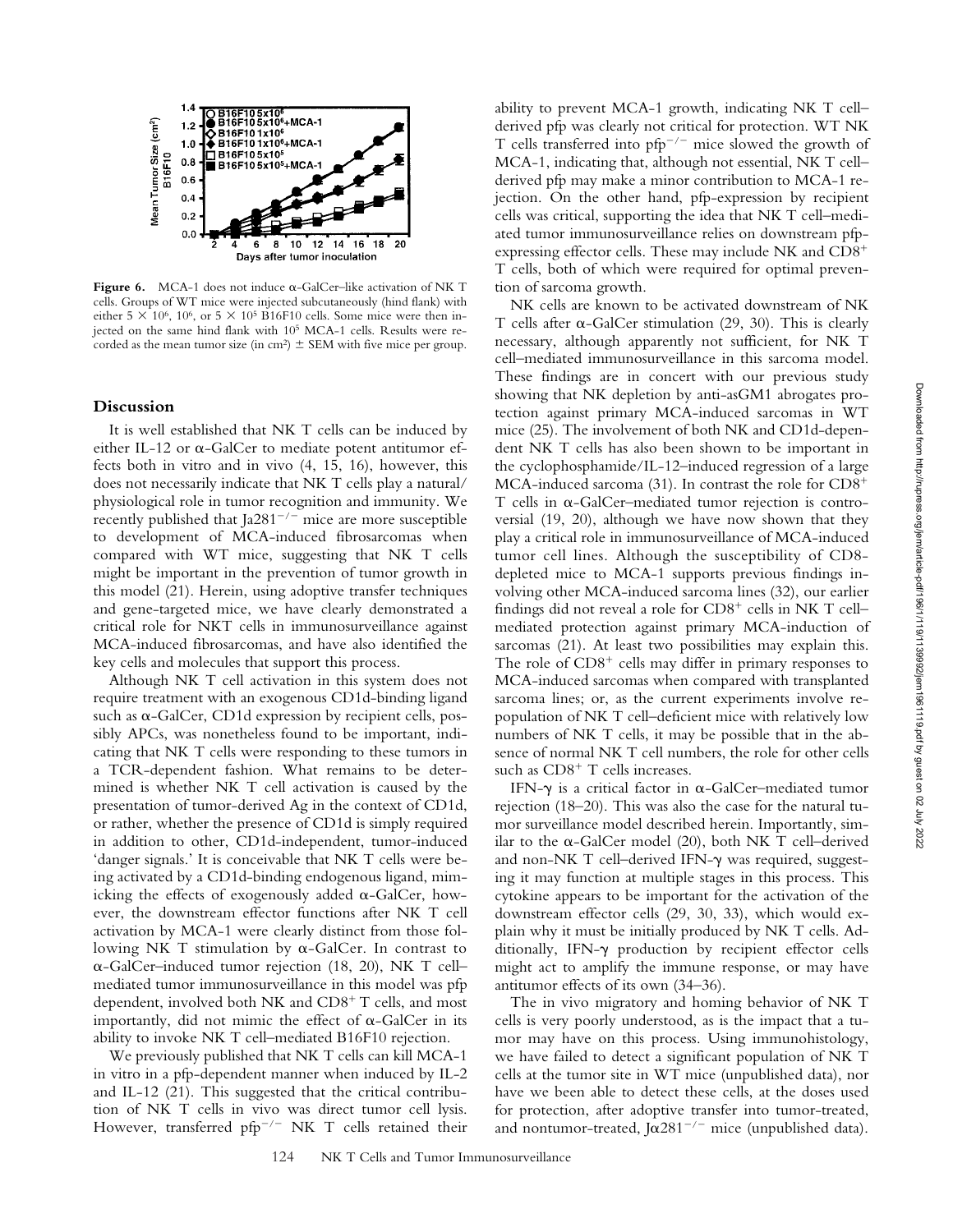This is probably due to the fact that we are transferring very low numbers of NK T cells, combined with the possibility that they die shortly after being activated in response to the tumor, as has been reported after  $\alpha$ -GalCer stimulation (28, 30, 37, 38). The model we favor is that NK T cells are rapidly stimulated by the presence of the tumor cell glycolipids, leading to potent NK T cell–derived IFN production and early activation of effector cells, including NK and  $CD8<sup>+</sup>$  T cells. These effector cells then directly attack the tumor through direct pfp-dependent lysis and IFN- $\gamma$  secretion. The early recognition of the tumor appears to be key, as delayed transfer of NK T cells provided no detectable protection.

A role for NK T cells in tumor rejection is usually only observed after stimulation with exogenous therapeutic factors such as IL-12 and  $\alpha$ -GalCer. In the absence of these factors, some tumors such as B16F10 melanoma and 3LL lung carcinoma grow readily, despite the presence of NK T cells in these mice. Nonetheless, these earlier studies hinted that with the right environment, NK T cells had the potential to mediate tumor immunosurveillance. An obvious question relates to why NK T cells require exogenous stimulation to respond to some tumors, such as B16F10, but not for others, such as the sarcomas used in this study. This may be related to the type of CD1d-binding glycolipid Ag expressed by these tumors, which may be specific for sarcomas, MCA-induced tumors, or other as yet unidentified molecules, that might be differentially expressed by various tumors, such as activating ligands (e.g. NKG2D ligands; reference 39). Another possibility is that resistance of some tumors to NK T cells may relate to the length of time the tumor has been cultured in vitro. In support of this, we found that the MCA-1 line became more resistant to NK T cell–mediated tumor immunosurveillance with time in culture (unpublished data).

Clearly, the influence of NK T cells in tumor immunity may vary ranging from suppression (12) to promotion of tumor rejection (this study). Therefore, it will not only be important to determine the signals that activate NK T cells in response to various tumors, but also the signals that regulate the outcome of the NK T cell function (suppressive or aggressive; reference 40). These differential signals may be derived from different APCs (DC versus B cells, macrophages) or tumor cells themselves, in conjunction with distinct microenvironmental factors. These factors may include cytokines such as IL-12 (14, 41, 42) and IL-7 (43– 45), which are thought to promote proinflammatory (via increased IFN- $\gamma$  production), and antiinflammatory (via increased IL-4 and IL-13 production) responses, respectively.

An alternative possibility was that the tumor rejection observed in this model was due to minor transplantation antigens, expressed by the MCA-induced sarcoma lines, that may differ between the J $\alpha$ 281<sup>-/-</sup> donor mice from which they were originally derived, and the C57BL/6 recipients. We believe this to be highly unlikely for the following reasons. (a) The  $J\alpha 281^{-/-}$  mice (originally 129 strain) were backcrossed to C57BL/6 mice nine times before the induction of the sarcomas. Furthermore, we found

a similar pattern of susceptibility in MCA-1–treated  $CD1d^{-/-}$  mice, which had also backcrossed to  $C57BL/6$ mice 10 times. Given the number of times each separate line had been backcrossed to C57BL/6 mice, CD1d<sup>-7-</sup> recipient mice would be unlikely to carry (and therefore be tolerant to) the same minor transplantation antigens that would be present on the J $\alpha$ 281<sup>-/-</sup> mouse-derived MCA-1 sarcoma line. Therefore, if the response was directed against minor transplantation antigens, we would have predicted that MCA-1 would have been rejected in  $CD1d^{-/-}$ mice. (b) MCA-1, MCA-3, and MCA-4 tumor lines were also injected into  $(129 \times C57BL/6)F1$  recipient mice, which would express any of the potential minor transplantation antigens that may be expressed by the tumors. Whereas all these tumors grew as expected in J $\alpha$ 281<sup>-/-</sup> recipients, they were rejected in F1 mice in an identical fashion to that in C57BL/6 mice (unpublished data). (c) Adoptive transfer of purified, C57BL/6-derived, NK T cells was sufficient to mediate tumor rejection, whereas C57BL/6 derived, conventional NK1.1<sup>-</sup> T cells had no effect on tumor growth (Fig. 2 B). (d) The difference in tumor growth between C57BL/6 and J $\alpha$ 281<sup>-/-</sup> recipient mice was already apparent by day 3, which would represent a remarkably rapid response against a minor transplantation antigen. Taken together, these points indicate that this model involves a CD1d-dependent, NK T cell–mediated antitumor response, rather than a more conventional immune response against minor transplantation antigens.

In summary, this study clearly demonstrates a critical role for NK T cells in immunosurveillance of MCA-induced fibrosarcomas, in the absence of exogenous NK T cell stimulation. This is most likely mediated by their acting as an early warning system that initiates an antitumor response subsequently performed by dedicated effectors such as NK cells and/or CTLs. From a clinical viewpoint, this study suggests that maintenance and/or restoration of normal numbers of NK T cells, particularly after immune-depleting conditions, is an important consideration for the prevention of tumor growth and metastasis. Future research should now be aimed at determining whether this role for NK T cells in immunosurveillance extends to other tumor types, as well as gaining a more thorough understanding of the exact molecular mechanisms required for activation and regulation of NK T cell function in the absence of exogenous factors. In particular it will be important to attempt to isolate tumor-derived CD1d-binding ligands that may be key to this response.

The authors wish to thank Dr. Alan Baxter for critically reviewing the manuscript, Prof. Hideo Yagita for helpful discussions, Prof. Mitchell Kronenberg for provision of CD1d/ $\alpha$ -GalCer tetramers, Prof. Masaru Tanigachi for provision of Joanna Joule Prof. Luc Vankaer for provision of  $CD1d^{-/-}$  mice, Dr. Phillip Darcy for assistance with tumor measurements, Daniel Pellicci and Konstantinos Kyparissoudis for technical assistance, Dr. Elise Randle-Barrett and Gerard Tarulli for operating the Flow Cytometric Cell Sorter, Christine Hall and the staff at Peter MacCallum Cancer Institute for their maintenance and care of the mice used in these studies, and Shayna Street for providing the J $\alpha$ 281<sup>-/-</sup>-derived MCA-induced sarcomas.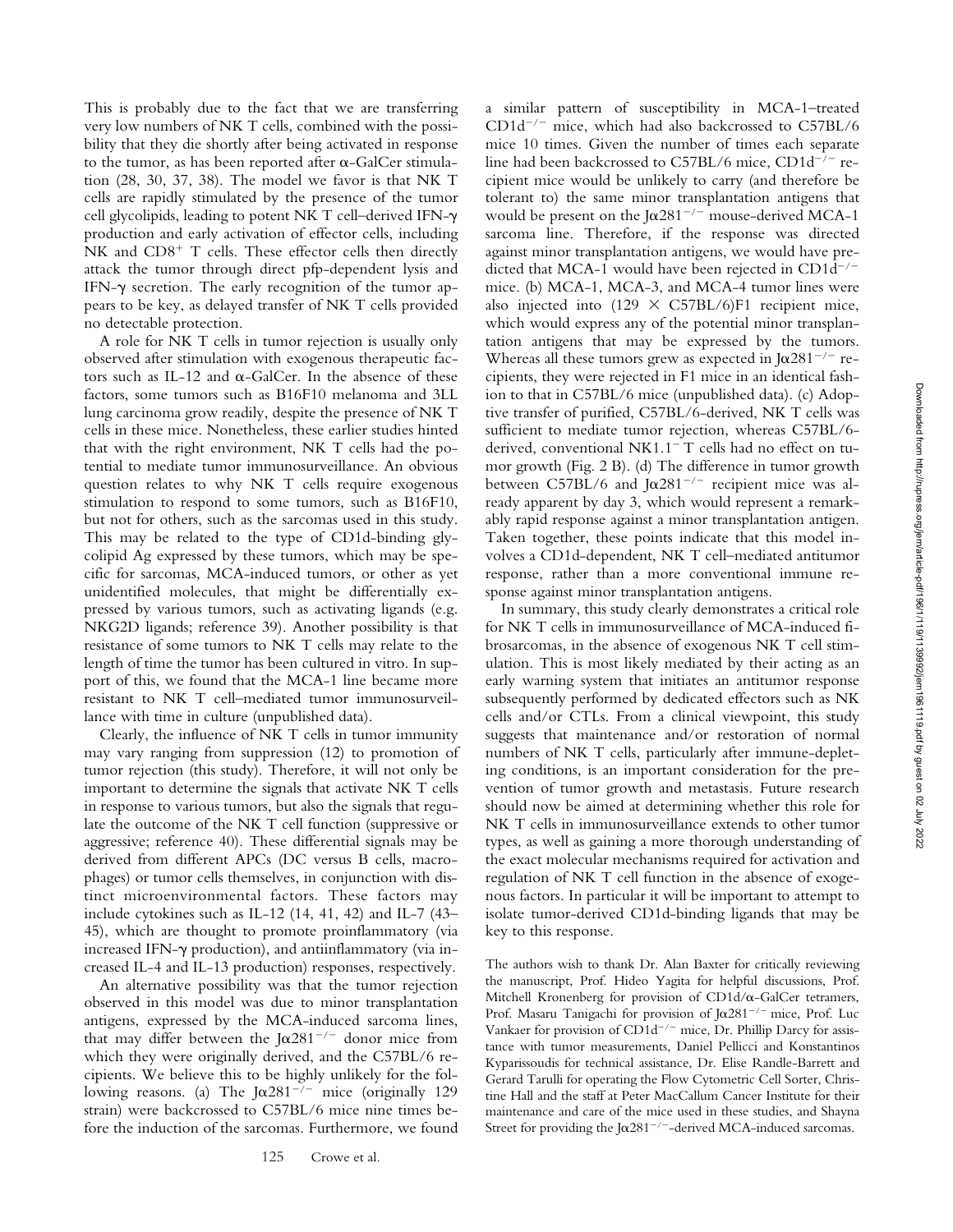N.Y. Crowe is supported by an Australian Postgraduate Research Award. M.J. Smyth and D.I. Godfrey are supported by National Health and Medical Research Council of Australia (NHMRC) Research Fellowships and D.I. Godfrey was supported by an ADCORP/Diabetes Australia Fellowship. The project was supported by the Human Frontier Science Program and donations from Rothschild Australia.

*Submitted: 17 January 2002 Revised: 18 March 2002 Accepted: 24 April 2002*

# **References**

- 1. Bendelac, A., M.N. Rivera, S.H. Park, and J.H. Roark. 1997. Mouse CD1-specific NK1 T cells: development, specificity, and function. *Annu. Rev. Immunol.* 15:535–562.
- 2. Godfrey, D.I., K.J.L. Hammond, L.D. Poulton, M.J. Smyth, and A.G. Baxter. 2000. NKT cells: facts, functions and fallacies. *Immunol. Today.* 21:573–583.
- 3. Porcelli, S.A., B.W. Segelke, M. Sugita, I.A. Wilson, and M.B. Brenner. 1998. The CD1 family of lipid antigen-presenting molecules. *Immunol. Today.* 19:362–368.
- 4. Cui, J., T. Shin, T. Kawano, H. Sato, E. Kondo, I. Toura, Y. Kaneko, H. Koseki, M. Kanno, and M. Taniguchi. 1997. Requirement for V&14 NKT cells in IL-12-mediated rejection of tumors. *Science.* 278:1623–1626.
- 5. Chen, Y.H., N.M. Chiu, M. Mandal, N. Wang, and C.R. Wang. 1997. Impaired  $N<sup>+T</sup>$  cell development and early IL-4 production in CD1-deficient mice. *Immunity.* 6:459– 467.
- 6. Mendiratta, S.K., W.D. Martin, S. Hong, A. Boesteanu, S. Joyce, and L. Van Kaer. 1997. CD1d1 mutant mice are deficient in natural T cells that promptly produce IL-4. *Immunity.* 6:469–477.
- 7. Smiley, S.T., M.H. Kaplan, and M.J. Grusby. 1997. Immunoglobulin E production in the absence of interleukin-4 secreting CD1-dependent cells. *Science.* 275:977–979.
- 8. Hammond, K.J.L., L.D. Poulton, L.J. Palmisano, P.A. Silveira, D.I. Godfrey, and A.G. Baxter. 1998.  $\alpha\beta$ -T cell receptor (TCR)<sup>+</sup>CD4<sup>-</sup>CD8<sup>-</sup> (NKT) thymocytes prevent insulindependent diabetes mellitus in nonobese diabetic (NOD)/Lt mice by the influence of interleukin (IL)-4 and/or IL-10. *J. Exp. Med.* 187:1047–1056.
- 9. Sonoda, K.H., M. Exley, S. Snapper, S.P. Balk, and J. Stein-Streilein. 1999. CD1-reactive natural killer T cells are required for development of systemic tolerance through an immune-privileged site. *J. Exp. Med.* 190:1215–1225.
- 10. Seino, K., K. Yanagisawa, H. Taniguchi, Y. Takada, K. Yuzawa, M. Otsuka, and K. Fukao. 2001. The effect of --galactosylceramide upon allogenic rejection. *Transpl. Proc.* 33:437–438.
- 11. Zeng, D., D. Lewis, S. Dejbakhsh-Jones, F.S. Lan, M. Garcia-Ojeda, R. Sibley, and S. Strober. 1999. Bone marrow  $NK1.1^-$  and  $NK1.1^+$  T cells reciprocally regulate acute graft versus host disease. *J. Exp. Med.* 189:1073–1081.
- 12. Terabe, M., S. Matsui, N. Noben-Trauth, H. Chen, C. Watson, D.D. Donaldson, D.P. Carbone, W.E. Paul, and J.A. Berzofsky. 2000. NKT cell-mediated repression of tumor immunosurveillance by IL-13 and the IL-4R-STAT6 pathway. *Nat. Immunol.* 1:515–520.
- 13. Hashimoto, W., K. Takeda, R. Anzai, K. Ogasawara, H. Sakihara, K. Sugiura, S. Seki, and K. Kumagai. 1995. Cyto-

toxic NK1.1  $Ag^+$   $\alpha\beta$  T cells with intermediate TCR induced in the liver of mice by IL-12. *J. Immunol.* 154:4333– 4340.

- 14. Smyth, M.J., M. Taniguchi, and S.E. Street. 2000. The antitumor activity of IL-12: mechanisms of innate immunity that are model and dose dependent. *J. Immunol.* 165:2665–2670.
- 15. Kawano, T., J. Cui, Y. Koezuka, I. Toura, Y. Kaneko, H. Sato, E. Kondo, M. Harada, H. Koseki, T. Nakayama, et al. 1998. Natural killer-like nonspecific tumor cell lysis mediated by specific ligand-activated Vox14 NKT cells. Proc. Natl. *Acad. Sci. USA.* 95:5690–5693.
- 16. Nakagawa, R., K. Motoki, H. Ueno, R. Iijima, H. Nakamura, E. Kobayashi, A. Shimosaka, and Y. Koezuka. 1998. Treatment of hepatic metastasis of the Colon26 adenocarcinoma with an α-Galactosylceramide, KRN7000. Cancer Res. 58:1202–1207.
- 17. Toura, I., T. Kawano, Y. Akutsu, T. Nakayama, T. Ochiai, and M. Taniguchi. 1999. Cutting edge: inhibition of experimental tumor metastasis by dendritic cells pulsed with  $\alpha$ -galactosylceramide. *J. Immunol.* 163:2387–2391.
- 18. Hayakawa, Y., K. Takeda, H. Yagita, S. Kakuta, Y. Iwakura, L. Van Kaer, I. Saiki, and K. Okumura. 2001. Critical contribution of IFN- $\gamma$  and NK cells, but not perforin-mediated cytotoxicity, to anti-metastatic effect of  $\alpha$ -galactosylceramide. *Eur. J. Immunol.* 31:1720–1727.
- 19. Nakagawa, R., I. Nagafune, Y. Tazunoki, H. Ehara, H. Tomura, R. Iijima, K. Motoki, M. Kamishohara, and S. Seki. 2001. Mechanisms of the antimetastatic effect in the liver and of the hepatocyte injury induced by  $\alpha$ -galactosylceramide in mice. *J. Immunol.* 166:6578–6584.
- 20. Smyth, M.J., N.Y. Crowe, D.G. Pellicci, K. Kyparissoudis, J.M. Kelly, K. Takeda, H. Yagita, and D.I. Godfrey. 2002. Anti-metastatic effect of  $\alpha$ -galactosylceramide is mediated by sequential production of IFN- $\gamma$  by NKT and NK cells. *Blood.* 99:1259–1266.
- 21. Smyth, M.J., K.Y. Thia, S.E. Street, E. Cretney, J.S. Trapani, M. Taniguchi, T. Kawano, S.B. Pelikan, N.Y. Crowe, and D.I. Godfrey. 2000. Differential tumour surveillance by natural killer (NK) and NK T cells. *J. Exp. Med.* 191:661–668.
- 22. Kagi, D., B. Lederman, K. Burki, P. Seiler, B. Odermatt, K.J. Olsen, E.R. Podack, R.M. Zinkernagel, and H. Hengartner. 1994. Cytotoxicity mediated by T cells and natural killer cells is greatly impaired in perforin-deficient mice. *Nature.* 369: 31–37.
- 23. Dalton, D.K., S. Pitts-Meek, S. Keshav, I.S. Figari, A. Bradley, and T.A. Stewart. 1993. Multiple defects of immune cell function in mice with disrupted interferon- $\gamma$  genes. *Science*. 259:1739–1742.
- 24. Hammond, K.J.L., S.B. Pelikan, N.Y. Crowe, E. Randle-Barrett, T. Nakayama, M. Taniguchi, M.J. Smyth, I.R. van Driel, R. Scollay, A.G. Baxter, et al. 1999. NKT cells are phenotypically and functionally diverse. *Eur. J. Immunol.* 29: 3768–3781.
- 25. Smyth, M.J., N.Y. Crowe, and D.I. Godfrey. 2001. NK and NKT cells collaborate in host protection from MCA-induced fibrosarcoma. *Int. Immunol.* 13:459–463.
- 26. Shankaran, V., H. Ikeda, A.T. Bruce, J.M. White, P.E. Swanson, L.J. Old, and R.D. Screiber. 2001. IFN $\gamma$  and lymphocytes prevent primary tumour development and shape tumour immunogenicity. *Nature.* 410:1107–1111.
- 27. Benlagha, K., A. Weiss, A. Beavis, L. Teyton, and A. Bendelac. 2000. In vivo identification of glycolipid antigen-specific T cells using fluorescent CD1d tetramers. *J. Exp. Med.*